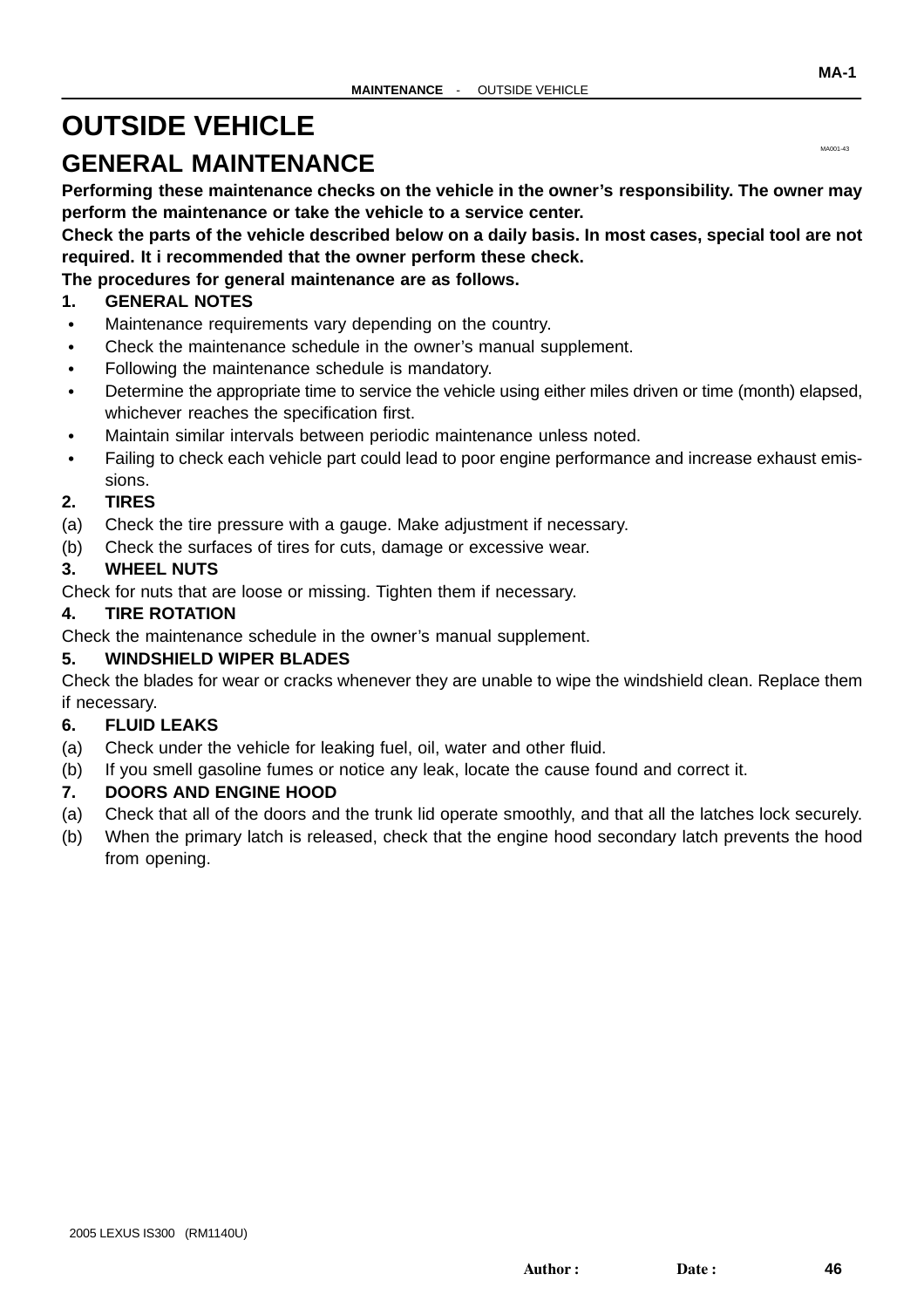## **INSIDE VEHICLE**

### **GENERAL MAINTENANCE**

**Performing these maintenance checks on the vehicle in the owner's responsibility. The owner may perform the maintenance or take the vehicle to a service center.**

**Check the parts of the vehicle described below on a daily basis. In most cases, special tool are not required. It i recommended that the owner perform these check.**

### **The procedures for general maintenance are as follows.**

### **1. GENERAL NOTES**

- $\bullet$ Maintenance requirements vary depending on the country.
- Check the maintenance schedule in the owner's manual supplement.
- Ĩ. Following the maintenance schedule is mandatory.
- Determine the appropriate time to service the vehicle using either miles driven or time (month) elapsed, whichever reaches the specification first.
- Maintain similar intervals between periodic maintenance unless noted.
- Failing to check each vehicle part could lead to poor engine performance and increase exhaust emissions.

### **2. LIGHTS**

- (a) Check that the headlights, stop lights, taillights, turn signal lights, and other lights are all working.
- (b) Check that the headlights are aimed properly.

### **3. WARNING LIGHTS AND BUZZERS**

Check that all the warning lights and buzzers are working.

### **4. HORN**

Check that the horn is working.

### **5. WINDSHIELD GLASS**

Check for scratches, pits or abrasions.

### **6. WINDSHIELD WIPER AND WASHER**

- (a) Check if the wind washers are aimed properly. Also, check if the washer fluid hits the center of the operating range of each wiper on the windshield.
- (b) Check that the wipers do not streak.

### **7. WINDSHIELD DEFROSTER**

When the heater or air conditioner is on the defroster setting, check that air comes out of the defroster outlet.

### **8. REAR VIEW MIRROR**

Check that the rear view mirror is securely mounted.

### **9. SUN VISORS**

Check that the sun visors move freely and are securely mounted.

### **10. STEERING WHEEL**

Check that the steering wheel has the proper freeplay. Also check for steering difficulty, freeplay in the steering wheel and unusual noises.

### **11. SEATS**

- (a) Check that the seat adjusters operate smoothly.
- (b) Check that all the latches lock securely in all positions.
- (c) Check that the head restraints move up and down smoothly and that the locks hold securely in all latched positions.
- (d) When the rear seatbacks are folded down, check if the latches lock securely.

### **12. SEAT BELTS**

- (a) Check that the seat belt system such as the buckles, retractors and anchors operate properly and smoothly.
- (b) Check that the belt webbing is not cut, frayed, worn or damaged.

MA002-51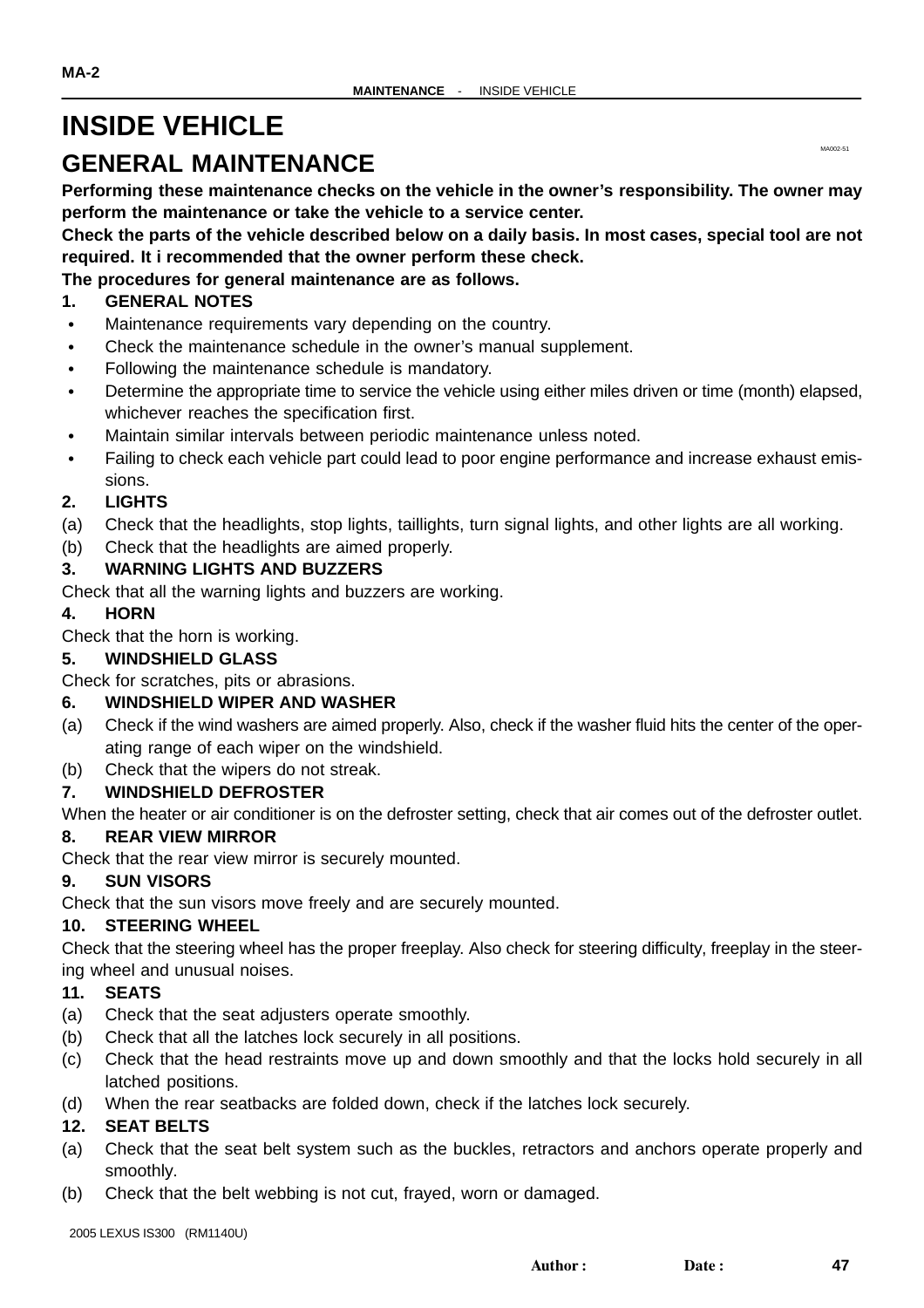### **13. ACCELERATOR PEDAL**

Check the pedal for smooth operation and uneven pedal effort and catching.

### **14. BRAKE PEDAL (See page [BR-6](#page-0-0) )**

- (a) Check the pedal for smooth operation.
- (b) Check that the pedal has the proper reserve distance and freeplay.
- (c) Check the brake booster function.

#### **15. BRAKES**

In a safe place, check that the vehicle remains straight when applying the brakes.

### **16. PARKING BRAKE (See page [BR-9](#page-0-0) )**

- (a) Check that the parking brake pedal has the proper range of motion.
- (b) On a low incline, check that the parking brake alone can stabilize the vehicle.

### **17. AUTOMATIC TRANSMISSION "PARK" MECHANISM**

- (a) Check the lock release mechanism of the selector lever for proper and smooth operation.
- (b) When the selector lever is in the "P" position and all brakes are released on a low incline, check that the vehicle is stabilized.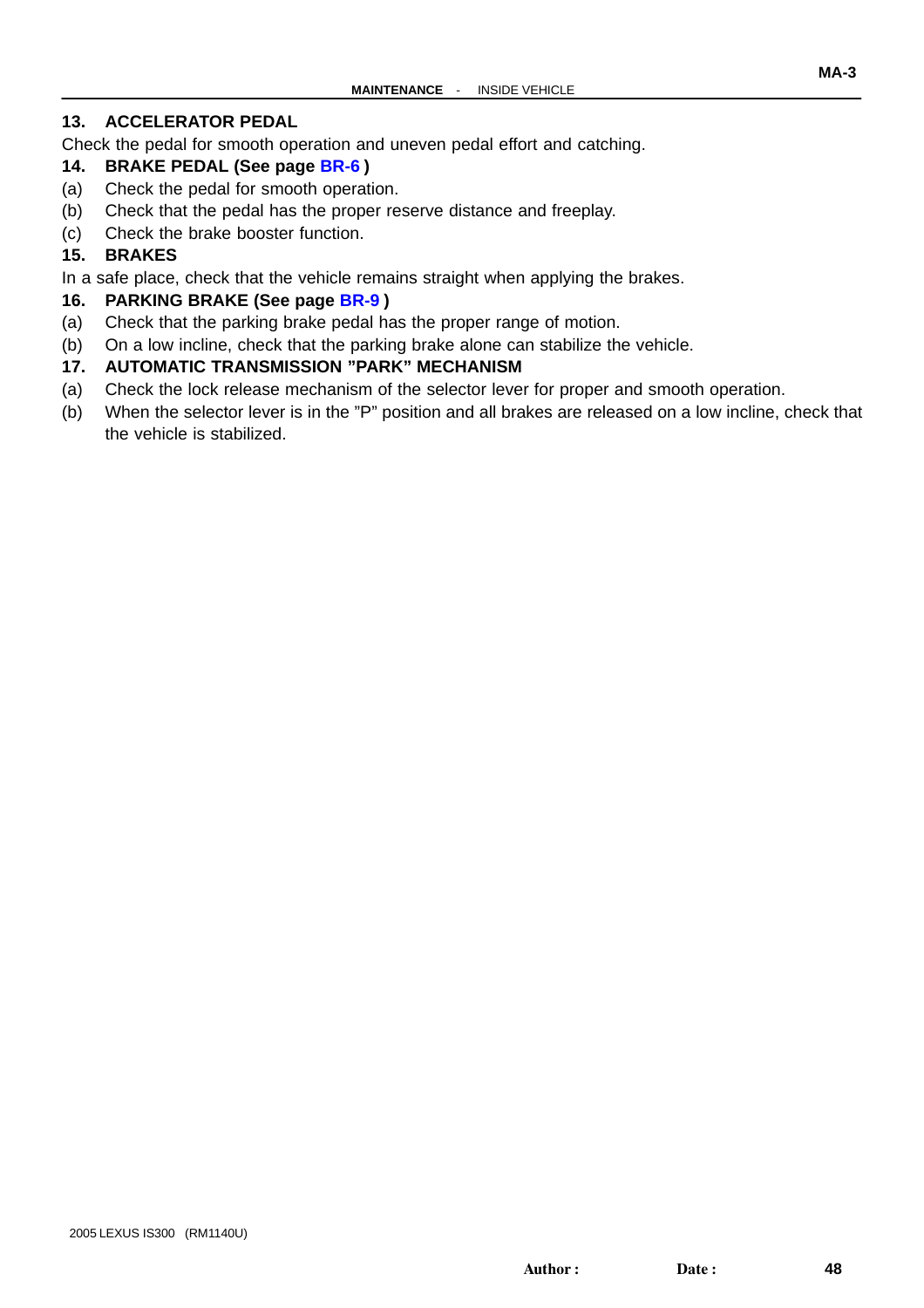## **UNDER HOOD**

### **GENERAL MAINTENANCE**

#### **1. GENERAL NOTES** Ï

- Maintenance requirements vary depending on the country.
- Check the maintenance schedule in the owner's manual supplement.
- Following the maintenance schedule is mandatory.
- Determine the appropriate time to service the vehicle using either miles driven or time (month) elapsed, whichever reaches the specification first.
- Maintain similar intervals between periodic maintenance unless noted.
- Failing to check each vehicle part could lead to poor engine performance and increase exhaust emissions.

### **2. WINDSHIELD WASHER FLUID**

Check that there is sufficient fluid in the tank.

### **3. ENGINE COOLANT LEVEL**

Check that the coolant level is between the "FULL" and "LOW" lines on the see-through reservoir.

### **4. RADIATOR AND HOSES**

- (a) Check that the front of the radiator is clean and free of leaves, dirt and bugs. (see page [CO-15](#page-0-0) )
- (b) Check the hoses for cracks, kinks, rotting and loose connections.

### **5. BATTERY ELECTROLYTE LEVEL**

Check that the electrolyte level of all the battery cells is between the upper and lower lines on the case.

### **6. BRAKE FLUID LEVEL**

Check that the brake fluid levels are near the upper level line on the see-through reservoirs.

### **7. ENGINE DRIVE BELT**

Check the drive belt for fraying, cracks, wear or oiliness.

### **8. ENGINE OIL LEVEL**

Check if the level of engine oil is between "F" and "L" on the dipstick with the engine turned off.

### **9. POWER STEERING FLUID LEVEL**

- $\bullet$ Check the level on the dipstick.
- $\bullet$ The level should be in the "HOT" or "COLD"range depending on the fluid temperature.

### **10. AUTOMATIC TRANSMISSION FLUID LEVEL**

- (a) Park the vehicle on a level surface.
- (b) With the engine idling and the parking brake applied, shift the selector into all the positions from "P" to "L". Then shift the "P" position.
- (c) Pull out the dipstick and wipe off the fluid with a clean shop rag. Re-insert the dipstick and check that the fluid level is in the "HOT" range.

(d) Perform this check with the fluid at the normal driving temperature: 70 to 80°C (158 to 176°F). HINT:

After extended driving under harsh conditions (high speeds, hot weather, heavy traffic or pulling a trailer), let the engine cool own for approximately 30 minutes before checking the fluid level.

### **11. EXHAUST SYSTEM**

Check for unusual exhaust sounds or abnormal exhaust fumes. Locate the cause and correct it.

MA003-5<sup>-</sup>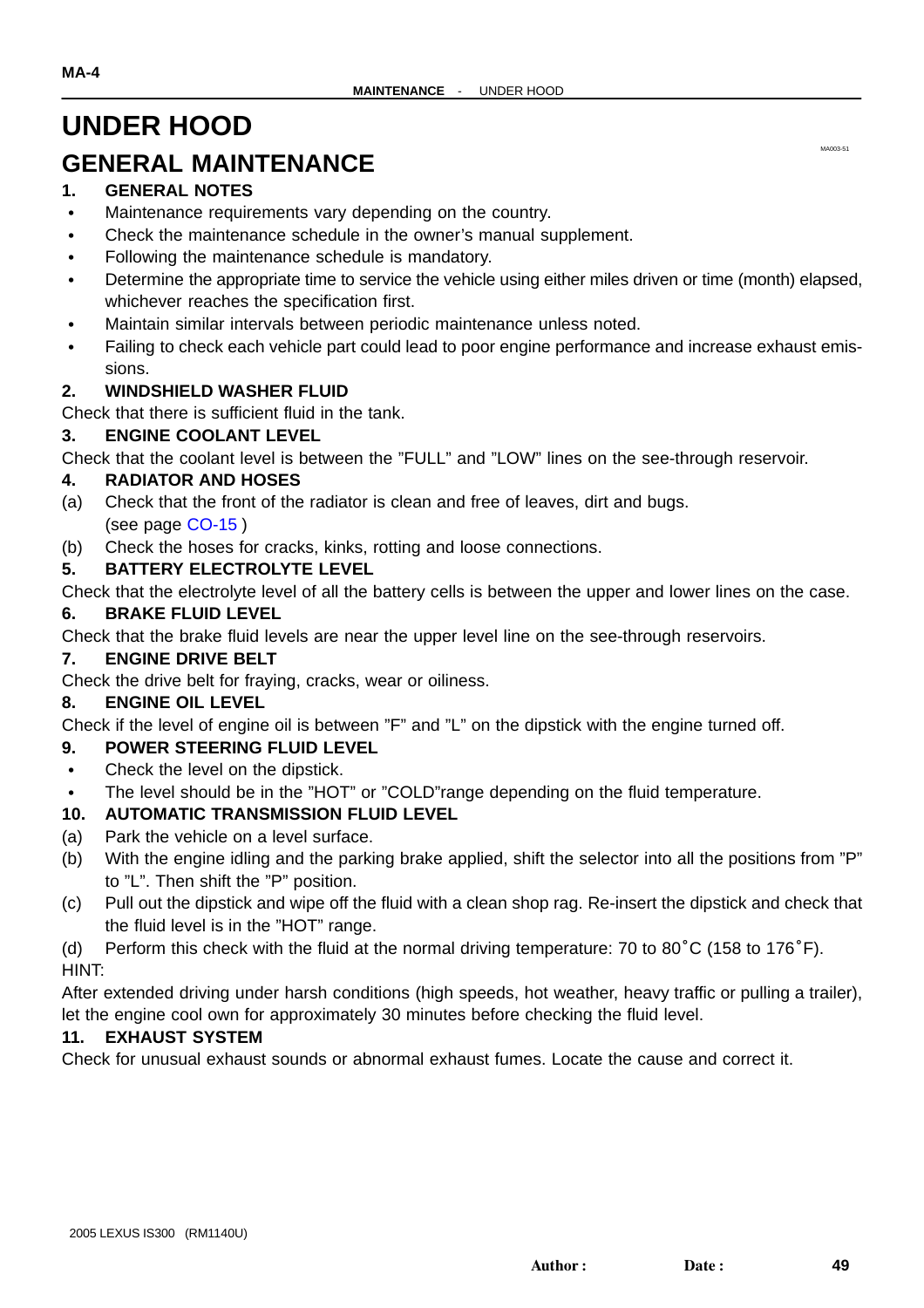## **ENGINE INSPECTION**

### HINT:

Inspect these items on a cooled down engine.

- **1. REPLACE TIMING BELT (See page [EM-17](#page-0-0) )**
- **2. INSPECT DRIVE BELT (See page [CH-1](#page-0-0) )**
- **3. REPLACE SPARK PLUGS (See page [IG-1](#page-0-0) )**



### **4. INSPECT AIR FILTER**

- (a) Remove the air filter.
- (b) Visually check that the air filter is not excessively damaged or oily.

If necessary, replace the air filter.

- (c) Clean the filter with compressed air. First blow from the inside of the filter thoroughly then repeat from the outside.
- (d) Reinstall the air filter.
- **5. REPLACE AIR FILTER**

Replace the air filter with a new one.

- **6. REPLACE ENGINE OIL AND OIL FILTER (See page [LU-2](#page-0-0) )**
- **7. REPLACE ENGINE COOLANT (See page [CO-2](#page-0-0) )**
- **8. INSPECT GASKET IN FUEL TANK CAP (See page [EC-7](#page-0-0) )**
- **9. INSPECT FUEL LINES AND CONNECTIONS, FUEL TANK VAPOR VENT SYSTEM HOSES AND FUEL TANK BAND**

Visually check the fuel lines for cracks, leakage, loose connections, deformation or tank band looseness.

### **10. INSPECT EXHAUST PIPES AND MOUNTINGS**

Visually check the pipes, hangers and connections for severe corrosion, leaks or damage.

**11. INSPECT VALVE CLEARANCE (See page [EM-5](#page-0-0) )**

MA004-19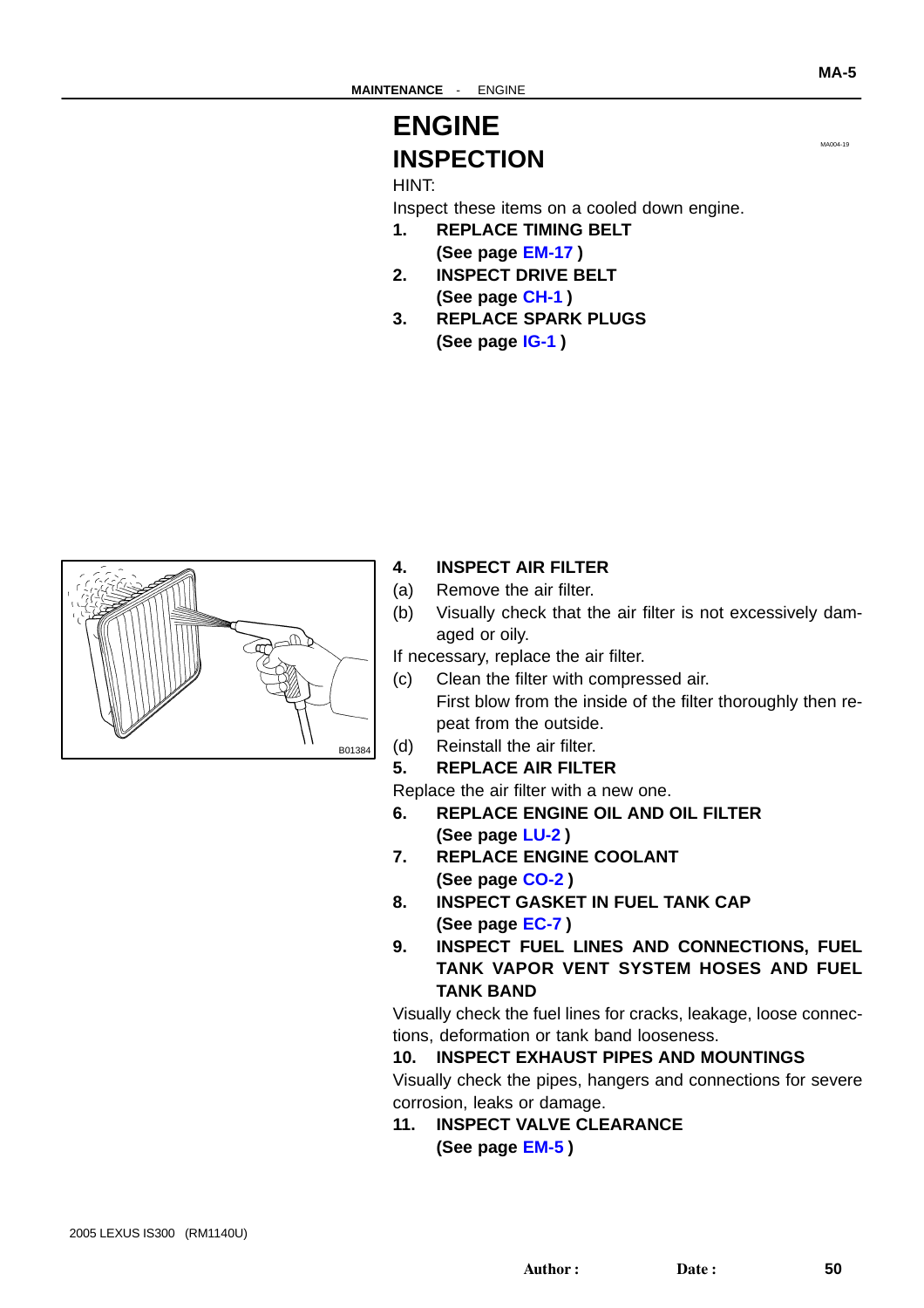

**MA-6**

# **BRAKE INSPECTION**

### **1. INSPECT BRAKE LINE PIPES AND HOSES** HINT:

Work in a well-lighted area. Check the entire circumference and length of the brake hoses using a mirror if neccessary. Turn the front wheels fully to the right or left before beginning.

MA01R-13

(a) Check all brake lines and hoses for.

- Damage
	- $\bullet$ **Wear**
	- **Deformation** Ĩ.
	- **Cracks**
	- **Corrosion**
	- Leaks
	- **Bends**
	- **Twists**
- (b) Check all the clamps for tightness and connections for leakage.
- (c) Check that the hoses and lines are not near sharp edges, moving parts and the exhaust system.
- (d) Check that the lines are installed pass through the center of the grommets.
- **2. INSPECT FRONT AND REAR BRAKE PADS AND DISCS**

**(FRONT PADS: See page [BR-24](#page-0-0) ) (REAR PADS: See page [BR-33](#page-0-0) ) (FRONT DISCS: See page [BR-29](#page-0-0) ) (REAR DISCS: See page [BR-38](#page-0-0) )**

**3. INSPECT OR CHANGE BRAKE FLUID (See page [BR-4](#page-0-0) ) Fluid: SAE J1703 or FMVSS No.116 DOT3**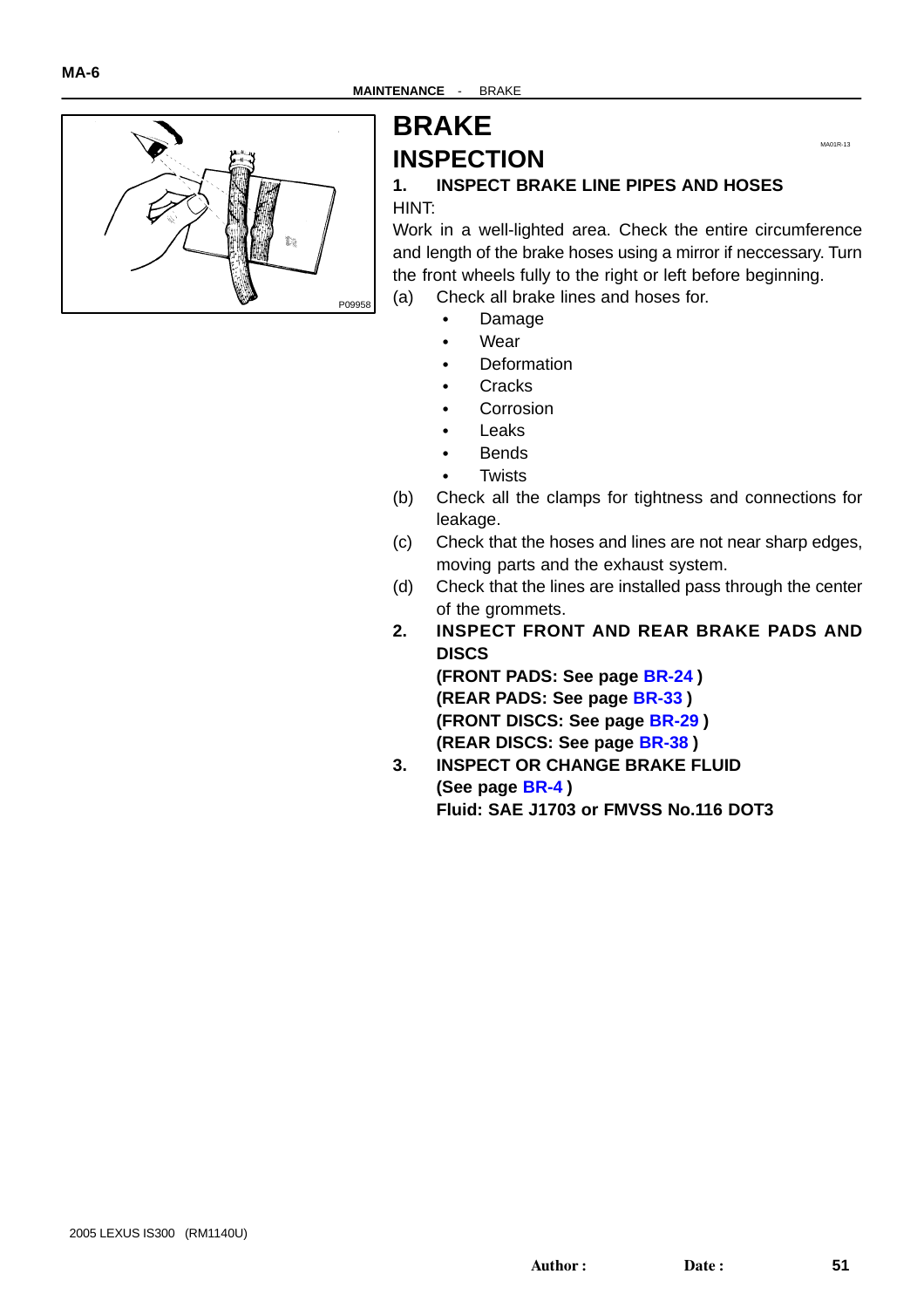MA01S-07

## **CHASSIS INSPECTION**

### **1. INSPECT STEERING LINKAGE**

- (a) Check the steering wheel freeplay. (see page [SR-8](#page-0-0) )
- (b) Check the steering linkage for looseness or damage. Check that:
	- Check that the tie rod ends do not have excessive play.
	- Check that the dust seals and boots are not damaged.
	- Check that the boot clamps are not loose.

### **2. INSPECT STEERING GEAR HOUSING OIL**

### Check the steering gear housing for oil leakage.

### **3. INSPECT DRIVE SHAFT BOOTS**

Check the drive shaft boots for loose clamps, leakage or damage.

- **4. INSPECT LOWER BALL JOINTS AND DUST COVERS**
- (a) Jack up the front of the vehicle and support it with stands.
- (b) Make sure the front wheels are in a straight-ahead position, and depress the brake pedal.
- (c) Jack up the lower suspension arm until there is about half a load on the front coil spring.
- (d) Inspect the dust cover for damage.
- **5. CHECK AUTOMATIC TRANSMISSION AND DIFFER-ENTIAL**

Visually check the automatic transmission and differential for oil leakage.

**6. CHECK MANUAL TRANSMISSION AND DIFFEREN-TIAL**

Visually check the manual transmission and differential for oil leakage.

If leakage is found, check for the cause and repair it.

**7. LSD torque sensing type:**

**REPLACE DIFFERENTIAL OIL (See page [SA-73](#page-0-0) )**

**8. Except wagon model: ROTATE TIRES (See page [SA-3](#page-0-0) )**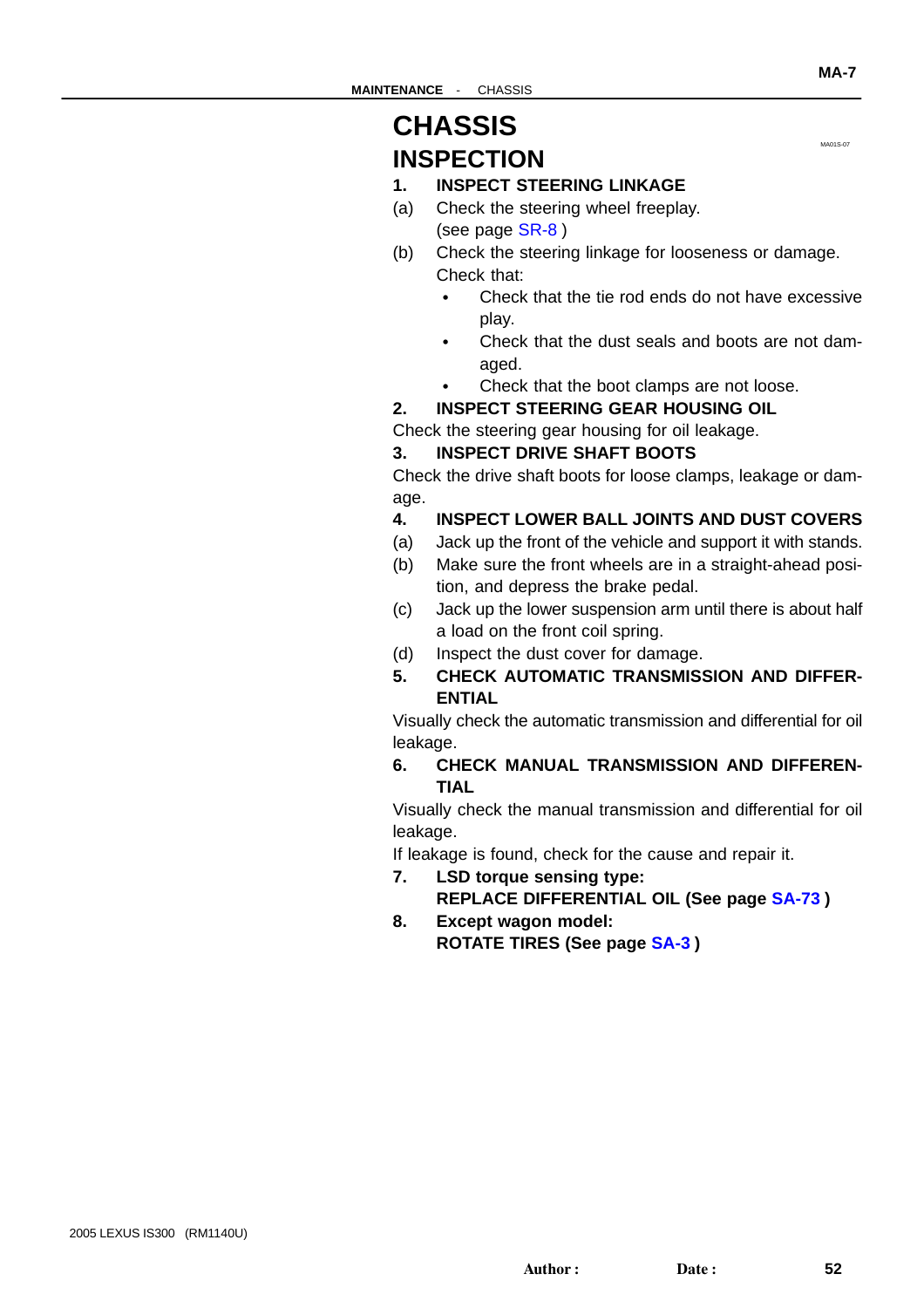## **BODY INSPECTION**

### **1. CANADA:**

### **TIGHTEN BOLTS AND NUTS ON CHASSIS AND BODY**

MA01T-07

- (a) Where necessary, tighten all parts of the chassis.
	- Front axle and suspension
	- $\bullet$ Rear axle and suspension
	- Drive train
	- Brake system
	- Engine mounting, etc.





- Front seat mount bolts **Torque: 37 N·m (375 kgf·cm, 27 ft·lbf)**
	- Seat belt system
- $\bullet$ Doors and hood
- Body mountings
- Fuel tank
- Exhaust pipe system, etc.

 Front suspension member-to-body mounting bolts **Torque: 98 N·m (1,000 kgf·cm, 72 ft·lbf)**





- Rear axle beam assembly-to-body mounting nuts **Torque: 127 N·m (1,300 kgf·cm, 94 ft·lbf)**
- **2. REPLACE AIR REFINER FILTER (See page [AC-93](#page-0-0) )**
- **3. BODY INSPECTION**
- (a) Check the body exterior for dents, scratches and rust.
- (b) Check the underbody for rust and damage.

If necessary, replace or repair.